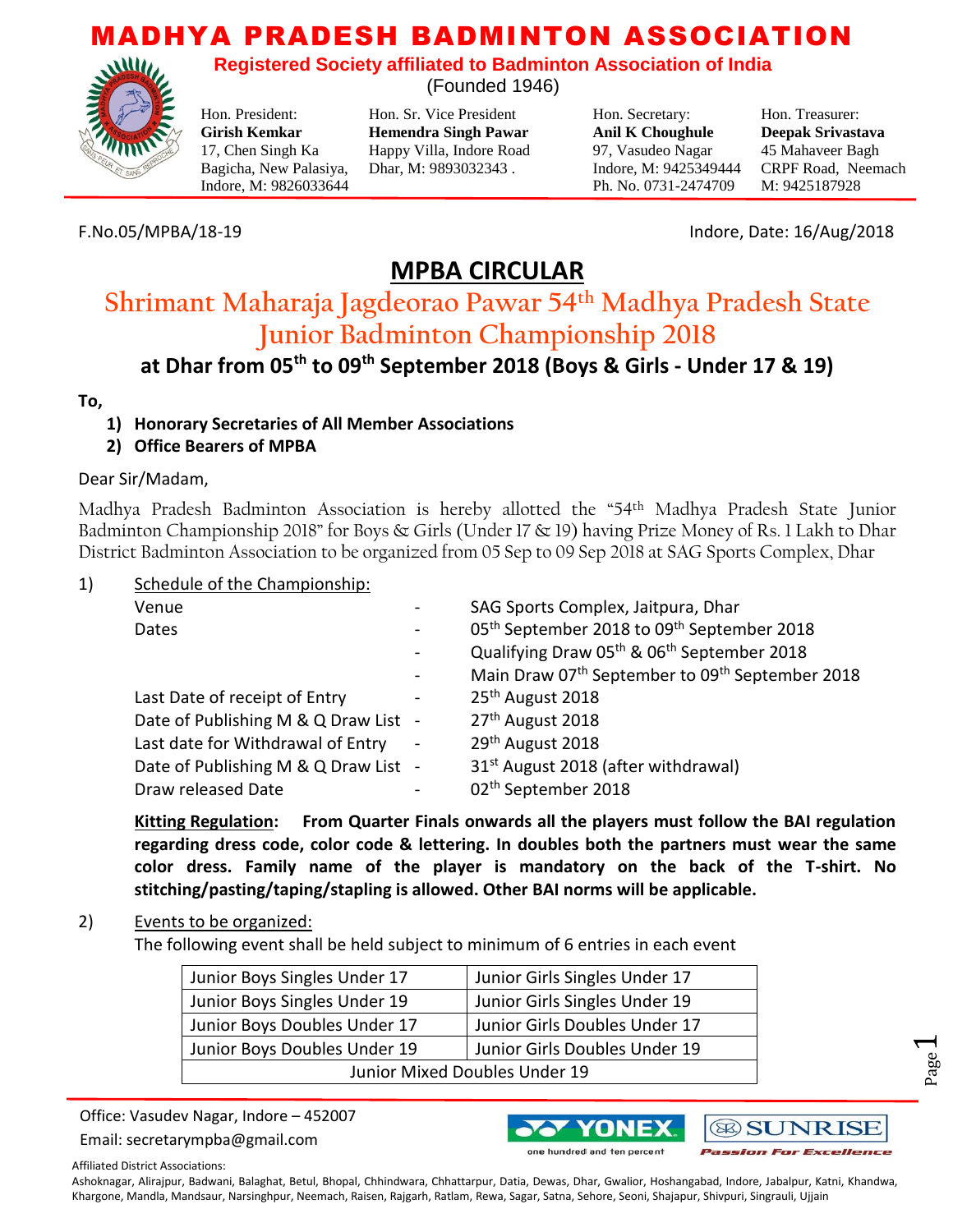**Registered Society affiliated to Badminton Association of India**

(Founded 1946)



**Girish Kemkar Hemendra Singh Pawar Anil K Choughule Deepak Srivastava** 17, Chen Singh Ka Happy Villa, Indore Road 97, Vasudeo Nagar 45 Mahaveer Bagh Bagicha, New Palasiya, Dhar, M: 9893032343 . Indore, M: 9425349444 CRPF Road, Neemach

Hon. President: Hon. Sr. Vice President Hon. Secretary: Hon. Treasurer: Indore, M: 9826033644 Ph. No. 0731-2474709 M: 9425187928

## 3) Prize Money

Rs.100000/- shall be paid to the players in proportion as per MPBA/BAI norms. Prize Money chart is attached in the end of this circular in Annexure A.

### 4) Age Criteria of Juniors as Specified by the MPBA/BAI:

The tournament will be organized in following age groups with specified eligibility criteria for the date of birth:

| Group      | Age as on reference date | Born on or after |
|------------|--------------------------|------------------|
| Sub Junior | Under 17 Years           | 01.01.2002       |
| Sub Junior | Under 19 Years           | 01.01.2000       |

#### 5) MODE OF COMPETITION:

All the matches in the main and qualifying draw shall be played best of 3 games of 21 points on a rally point system approved by BAI/BWF. However if the number of entries are more than expectations, the Referee in consultation with the Organizing Secretary & Secretary (MPBA) or any MPBA official present at the venue may take the decision to conduct the qualifying round matches in best of 3 games of 15 points each without extension.

#### 6) ENTRIES:

**Entries shall not be accepted without MPBA Player I.D.** For the procedure of MPBA Player ID please visit [www.mpba.in](http://www.mpba.in/) & the Performa should be submitted to Mr. Shishir Kant Khare deputed for the work related to MPBA Player ID on the address mentioned at website. The Entries shall be received by MPBA as per the existing system with a copy to Org. Secretary. You are requested to cooperate with the organizers by sending entries well in time in Ms-Excel format through E-mail only. The entries are to be received through Honorary Secretaries of Affiliate Units/District Only. (Direct entries from the Players are not valid except in the case of entries from Indore District). Entries from Mobile like SMS, Whatsapp are not accepted in whatsoever condition.

## **ORGANIZING SECRETARY Mr. PRATEEK SINGH Entries to be sent to:** Dhar Badminton Association *mpbaentries@gmail.com* Khedapati Marg Dhar, Madhya Pradesh **Copy to:**  Mobile: 9893946136 ddbastate@gmail.com

Page  $\boldsymbol{\sim}$ 

After the close of entries, the Tournament Planner will provide the list of participants in order of strength for all events & will be send to all affiliated units/district through E-mail; will be published in tournament software website & it's the duty of the players to check that his/her entries are in the list or not with their respective units/district authorities. After close of entries, no alternations such

Office: Vasudev Nagar, Indore – 452007 Email: secretarympba@gmail.com



Affiliated District Associations: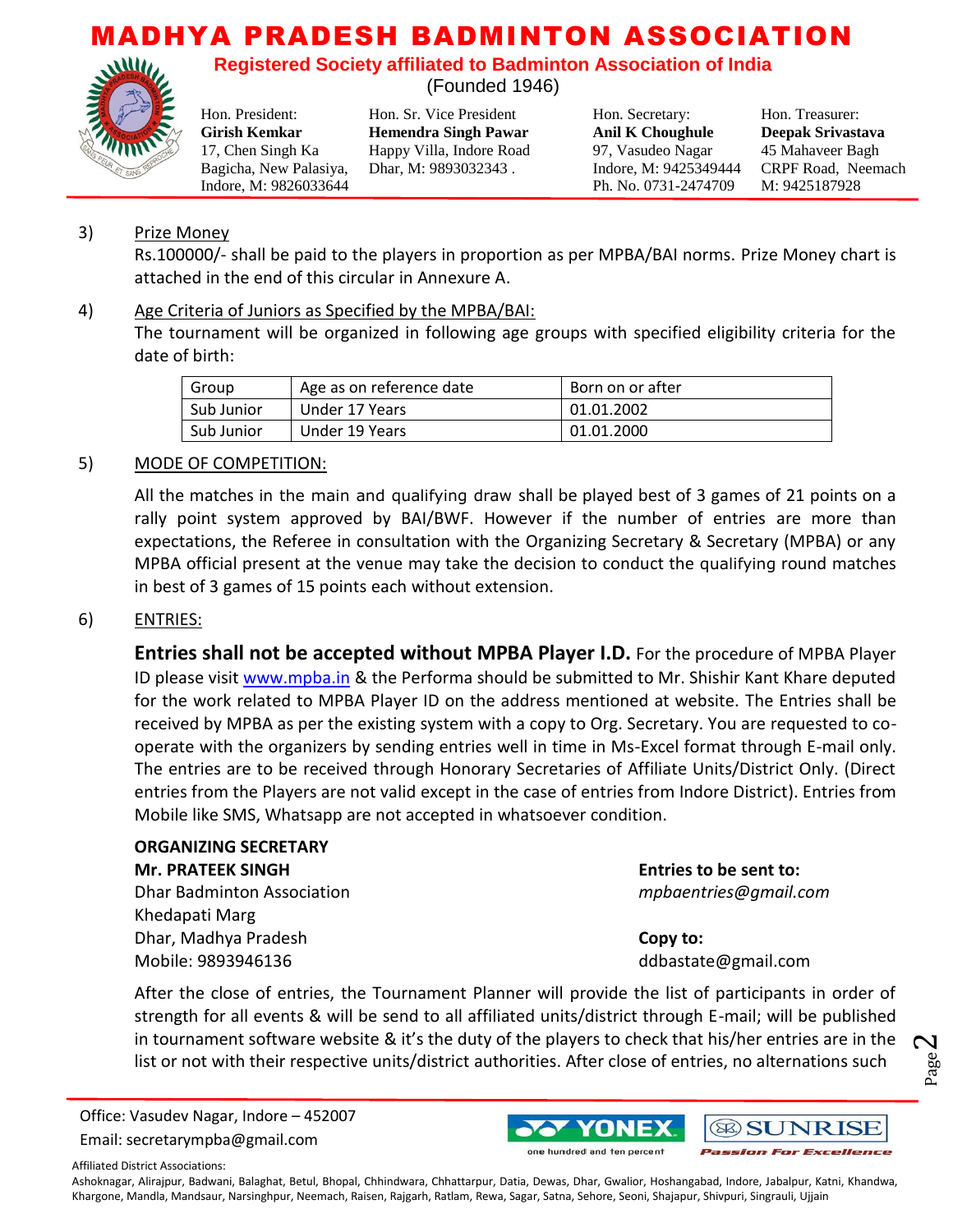**Registered Society affiliated to Badminton Association of India**

(Founded 1946)

Hon. President: Hon. Sr. Vice President Hon. Secretary: Hon. Treasurer: **Girish Kemkar Hemendra Singh Pawar Anil K Choughule Deepak Srivastava** 17, Chen Singh Ka Happy Villa, Indore Road 97, Vasudeo Nagar 45 Mahaveer Bagh Bagicha, New Palasiya, Dhar, M: 9893032343 . Indore, M: 9425349444 CRPF Road, Neemach

Indore, M: 9826033644 Ph. No. 0731-2474709 M: 9425187928

as change of partner, additional entries are permitted.

**Note:** The players must be registered with the respective organization and within the specified age groups as per the MPBA/BAI rulings. It is mandatory for the player to submit his/her age certificate in the Performa prescribed by MPBA/BAI to the MPBA on or before 25<sup>th</sup> August 2018. Those players having MPBA/BAI ID must mention their ID number, it is therefore requested to please ensure that each and every player of your organization should comply with this instructions failing which the entry will not be accepted at any cost. Entries stating ………… & partner will not be accepted. **Entry for the Doubles partnering players from different district should come from both the respective associations, failing which entry will not be considered and such entry treated as canceled.**

#### 7) **ANNUAL REGISTRATION FEE:**

The players registered with MPBA are only allowed to participate in the championships or tournaments conducted by MPBA or conducted under the banner of MPBA and conducted by the Badminton Association of India. It is the responsibility of the individual player to get himself/herself registered every year with MPBA. The annual registration fee is Rs. 500/- deposited at the time of participating MPBA in the first tournament of the season.

#### 8) ENTRY FEE:

The Entry fee for the above Championships is as follows: Single events of all categories: Rs.300/- per player Doubles events of all categories: Rs.600/- per pair

**Registration Fee will be collected by the MPBA officials. Entry Fee will be collected by the MPBA officials on behalf of organizing committee deputed at the venue. TA/DA to players, Technical Officials & MPBA officials as per rules shall be paid from the entry fee so collected. The surplus balance if any will be remitted to the organizing committee; similarly shortage if any will be borne by the organizing committee.** 

#### 9) EQUIPMENT SPONSOR:

The MPBA has been entered into an agreement with M/s Sunrise Sports (India) Pvt. Ltd. New Delhi, a country wide distributor of YONEX, Japan, therefore, it is mandatory to use AS 2 Yonex Shuttlecock in the tournaments/championships conducted under the aegis of MPBA. MPBA will provide 30 tubes of Yonex Shuttle on FOC for the Championship. Extra shuttles if required, has to be purchased at subsidized rate of Rs.1220/- per tube (discounted rate for MPBA) directly from Yonex Sunrise, New Delhi on advance payment under intimation to the undersigned. It is the responsibility of the organizing committee to display the banners and posters provided by MPBA at the venue of the championship prominently and return the same after the completion of the tournament.

Office: Vasudev Nagar, Indore – 452007 Email: secretarympba@gmail.com



Page ო

Affiliated District Associations: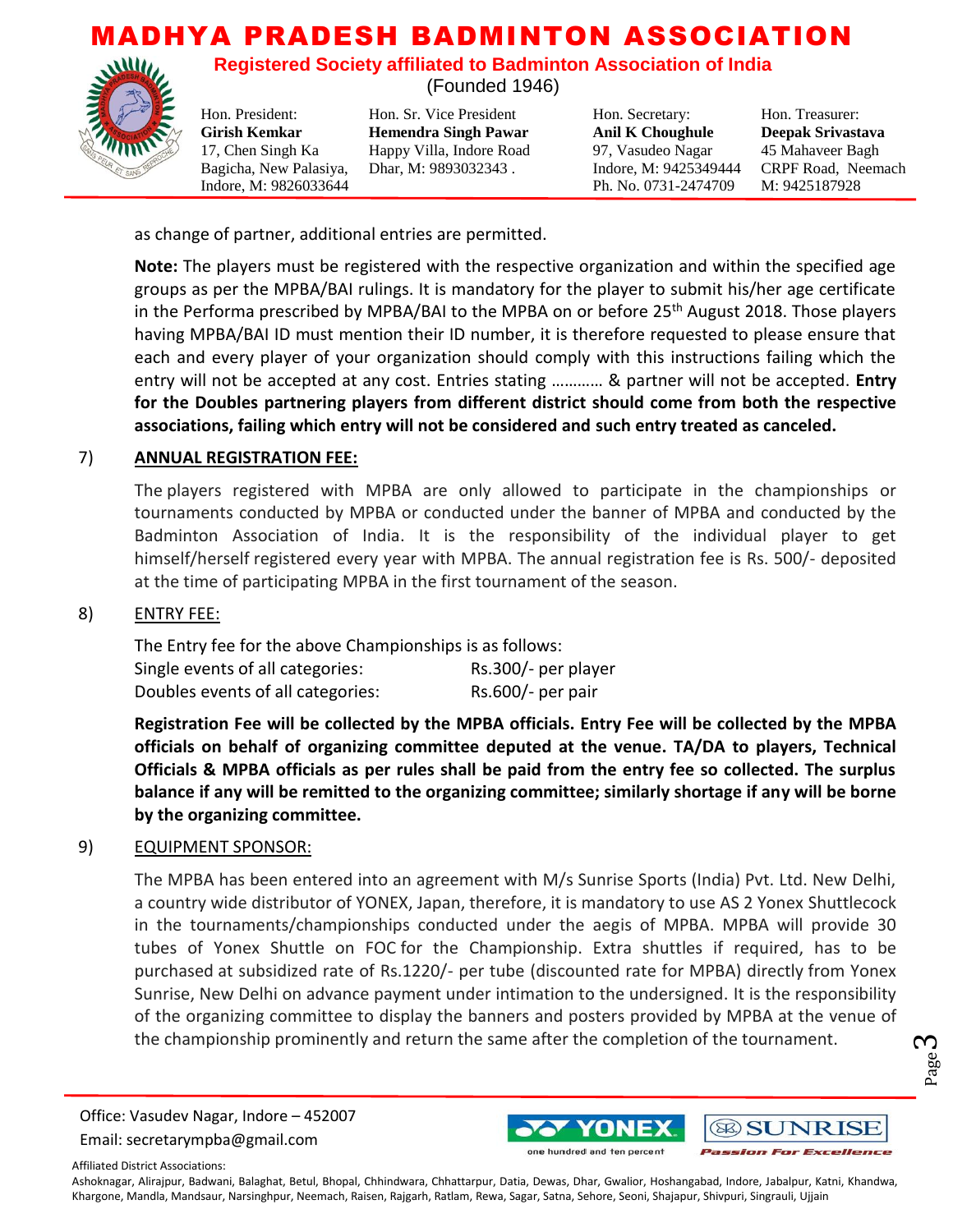**Registered Society affiliated to Badminton Association of India**

(Founded 1946)



Hon. President: Hon. Sr. Vice President Hon. Secretary: Hon. Treasurer:

**Girish Kemkar Hemendra Singh Pawar Anil K Choughule Deepak Srivastava** 17, Chen Singh Ka Happy Villa, Indore Road 97, Vasudeo Nagar  $\cdot$  45 Mahaveer Bagh Bagicha, New Palasiya, Dhar, M: 9893032343 . Indore, M: 9425349444 CRPF Road, Neemach

Indore, M: 9826033644 **Ph. No. 0731-2474709** M: 9425187928 **Ph. No. 0731-2474709** 

# **10) DRAW:**

The maximum draw size of the main draw shall be as under:

| Event<br>U17 & U19                            | Direct selection of entries in<br>main draw on the basis of<br>MPBA ranking | Maximum number<br>of qualifiers | Host<br>Entries | Maximum number<br>of entries in main<br>draw |
|-----------------------------------------------|-----------------------------------------------------------------------------|---------------------------------|-----------------|----------------------------------------------|
| <b>Boys Singles</b>                           | 22                                                                          | 8                               |                 | 32                                           |
| <b>Boys Doubles</b>                           | 11                                                                          | 4                               |                 | 16                                           |
| <b>Girls Singles</b>                          | 11                                                                          |                                 |                 | 16                                           |
| <b>Girls Doubles</b>                          | 5                                                                           |                                 |                 | 08                                           |
| <b>Mixed Doubles</b><br>$(U-19 \text{ only})$ |                                                                             |                                 |                 | 08                                           |

There shall not be any restriction on the size of the qualifying draw. The draw will be done at MPBA office through the Tournament Planner software.

**Note:** All events will be run on a strict timetable system; players must be ready to play fifteen (15) minutes before their scheduled match time.

### 11) WITHDRAWALS

Any player failing to participate in any MPBA approved championships/tournaments after draw is made, he/she is liable to pay Rs:1000/- (one thousand only) fine to MPBA before participation in next event of state & he/she is not entitled to participate in forthcoming National Ranking until he/she will not paid fine to MPBA. Referee shall submit the withdrawal list to MPBA within 24 hours after completion of the tournament. The MPBA will send withdrawal list to concerned member associations.

### 12) OTHER POINTS:

The Organizers shall issue a suitable detailed circular to the Honorary Secretaries of Affiliated Units of MPBA giving details about the venue and other details such as staying arrangement of main draw players and Technical Officials & official of MPBA, nearby Hotels with Tariff, Contact numbers and any other facilities to be provided by the host association, route and distance from Bus Stand, Railway Station & nearby Airport and available conveyance there.

### 13) PROTEST

The fees for lodging protest of any kind shall be Rs. 1000/-. This fee shall be retained by the organizers of the event. Any Protest shall be addressed to the Org. Secretary in writing within one hour after completion of the match or 4 hours before commencement of the match.

Office: Vasudev Nagar, Indore – 452007

Email: secretarympba@gmail.com



Page 4

Affiliated District Associations: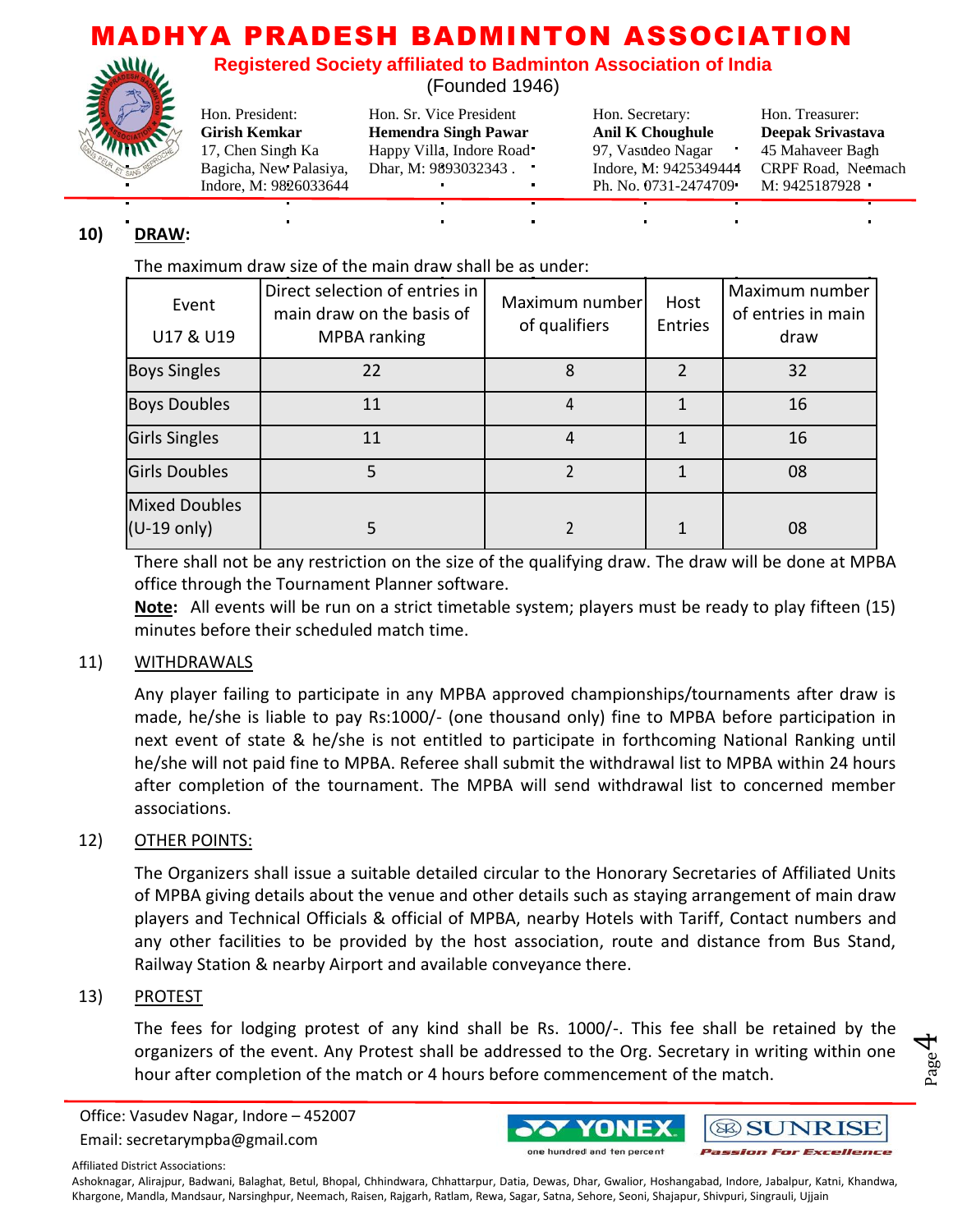**Registered Society affiliated to Badminton Association of India**

(Founded 1946)



Hon. President: Hon. Sr. Vice President Hon. Secretary: Hon. Treasurer: **Girish Kemkar Hemendra Singh Pawar Anil K Choughule Deepak Srivastava** 17, Chen Singh Ka Happy Villa, Indore Road 97, Vasudeo Nagar 45 Mahaveer Bagh Bagicha, New Palasiya, Dhar, M: 9893032343 . Indore, M: 9425349444 CRPF Road, Neemach

Indore, M: 9826033644 Ph. No. 0731-2474709 M: 9425187928

### 14) TECHNICAL OFFICIALS:

The following technical officials are deputed for the said tournament; they should reach Dhar latest by 04<sup>th</sup> September 2018 and report to the organizing secretary positively.

| Honorary Referee     | $\sim 100$ | <b>BRIJESH DUTT GOUR</b> |                        |    |                          |
|----------------------|------------|--------------------------|------------------------|----|--------------------------|
| <b>Match Control</b> |            | SHISHIR KANT KHARE       |                        |    |                          |
| <b>Umpires</b>       |            | 1)                       | Sneha Dhanodkar (G-1)  | 2) | Vinod Bhatiya (G-2)      |
|                      |            | 3)                       | Deepak Yadav (G-2)     | 4) | Sakshi Shrivastava (G-2) |
|                      |            | 5)                       | Virendra Singh (State) | 6) | Akshay Makkad (State)    |
|                      |            | 7)                       | Tanveer Singh (State)  | 8) | Mahendra Parmar (State)  |
|                      |            |                          |                        |    |                          |

9) Hemant Geete (State) 10) Ratnesh Dubey (State)

**The TO's briefing will be held at the venue at 06:00 PM on 04th September 2018.** In addition to the Referee nominated above by MPBA, the host Organizers shall nominate one local Assistant/Coordinator who will assist the Referee for smooth conduction of event. To work on Tournament Software the host Organizers will provide one Laser printer with sufficient A4 size paper & one Net Setter for Internet Connection & other stationary items list is attached in the end of this circular in Annexure B. All the affiliated organizations are requested to issue suitable instructions to their team managers and coaches to bring the players at least half an hour early to their match to the venue of the Championships and co-operate the organizing committee by initiating your players to do the job of Line Judge as and when required by the Referee.

# 15) FACILITY FOR PLAYERS & TECHNICAL OFFICIALS:

The Organizing Committee will provide following facilities to participants of above tournament.

- Free accommodation to all the main draw players for days of main draw plus 1 day extra.
- 2<sup>nd</sup> Class Railway Fare to and fro with reservation charges & TA/DA Rs. 200/- per day for the duration of the Tournament during main draw only plus 1 day extra as per rules, to the Winners & Runners up players of the last tournament (i.e. M.P. State Senior Ranking Badminton Tournament 2017, held at Mandla) and the players reaching finals of the above tournament.
- Free boarding, lodging, TA/DA and officiating allowance to Hon. Referee, other Technical Officials and MPBA officials are as per MPBA norms.

With Best Regards

(Anil K Choughule) Honorary Secretary, MPBA

Office: Vasudev Nagar, Indore – 452007 Email: secretarympba@gmail.com



Page ഥ

Affiliated District Associations: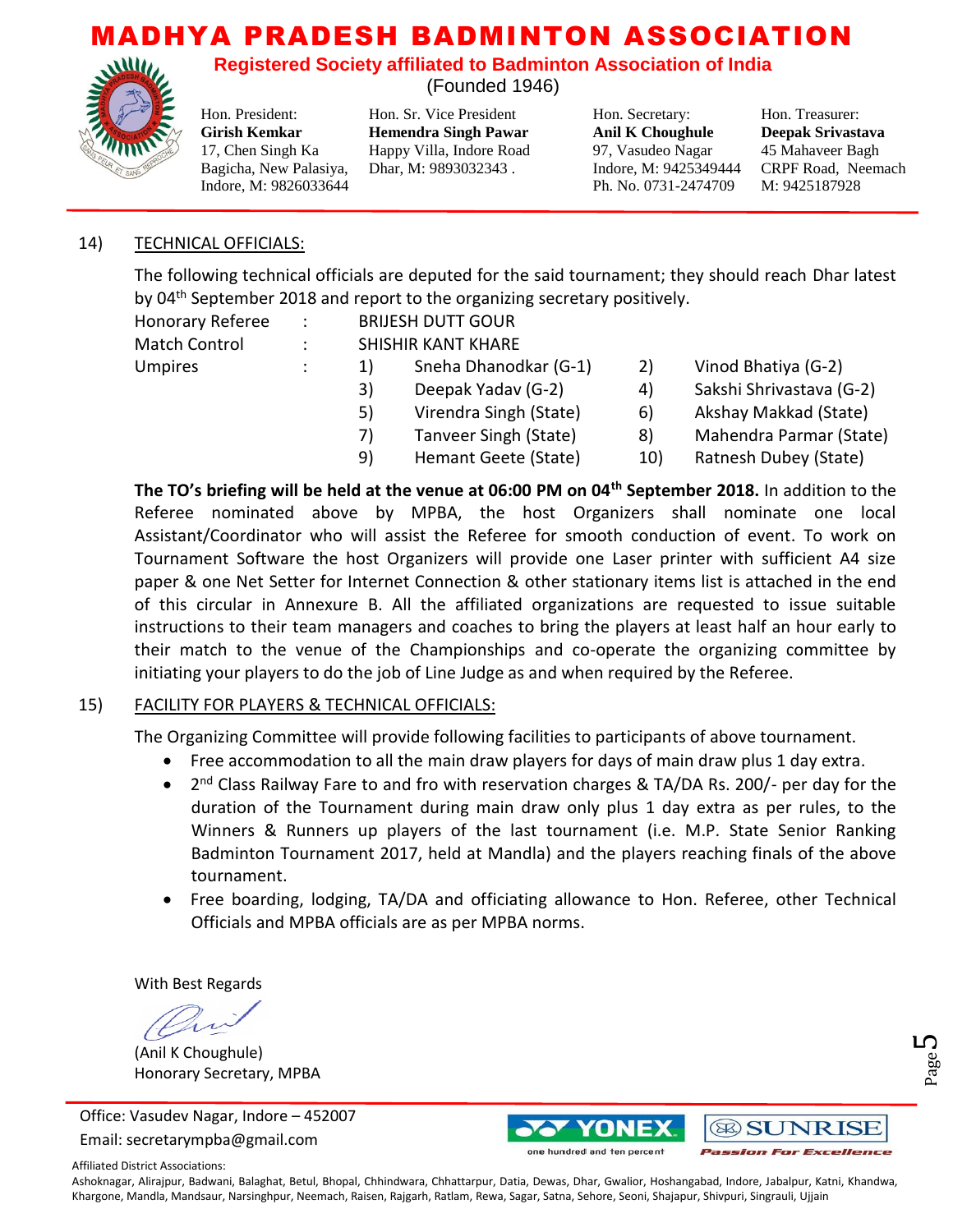**Registered Society affiliated to Badminton Association of India**

(Founded 1946)

Indore, M: 9826033644 Ph. No. 0731-2474709 M: 9425187928

Hon. President: Hon. Sr. Vice President Hon. Secretary: Hon. Treasurer: **Girish Kemkar Hemendra Singh Pawar Anil K Choughule Deepak Srivastava** 17, Chen Singh Ka Happy Villa, Indore Road 97, Vasudeo Nagar 45 Mahaveer Bagh Bagicha, New Palasiya, Dhar, M: 9893032343 . Indore, M: 9425349444 CRPF Road, Neemach

Cc to:

Shri Girish Kemkar, President MPBA for the favor of information.

Shri Brijesh Dutt Gaur, National Referee of BAI & Referee of above championship for information Shri Vikram Dhar, Country Head, M/s Yonex Sunrise India Ltd.

Shri Prateek Singh, Organizing Secretary, for the favor of information and necessary action please.

|              | <b>ANNEXURE A</b> | PRIZE MONEY ALLOCATION CHART |               |                      |              |
|--------------|-------------------|------------------------------|---------------|----------------------|--------------|
| <b>EVENT</b> | RATIO (%)         | <b>WINNER</b>                | <b>RUNNER</b> | <b>SEMI-FINALIST</b> | <b>TOTAL</b> |
|              |                   | 50%                          | 30%           | 20%                  |              |
| $BS - U19$   | 12.94             | 6470                         | 3882          | 2588/2               | 12940        |
| $BS - U17$   | 10.69             | 5345                         | 3207          | 2138/2               | 10690        |
| $GS - U19$   | 12.94             | 6470                         | 3882          | 2588/2               | 12940        |
| $GS - U17$   | 10.69             | 5345                         | 3207          | 2138/2               | 10690        |
| $BD - U19$   | 11.38             | 5690/2                       | 3414/2        | 2276/4               | 11380        |
| $BD - U17$   | 9.3               | 4650/2                       | 2790/2        | 1860/4               | 9300         |
| $GD - U19$   | 11.38             | 5690/2                       | 3414/2        | 2276/4               | 11380        |
| $GD - U17$   | 9.3               | 4650/2                       | 2790/2        | 1860/4               | 9300         |
| $XD - U19$   | 11.38             | 5690/2                       | 3414/2        | 2276/4               | 11380        |
| <b>TOTAL</b> | 100               | 50000                        | 30000         | 20000                | 100000       |

#### **ANNEXURE B - STATIONARY LIST LIST OF ITEMS/REQUIREMENT REQUIRED DURING BADMINTON TOURNAMENT**

- 1) PUNCHING MACHINE [1]
- 2) STAPLER WITH PINS [1 + 1 SMALL PIN PACKET]
- 3) BOX FILE [2]
- 4) PENS
- A] BLUE [12] FOR UMPIRES (NORMAL DOT PEN)
- B] BLACK & RED [2 EACH] GEL

Office: Vasudev Nagar, Indore – 452007

Email: secretarympba@gmail.com





6

Affiliated District Associations: